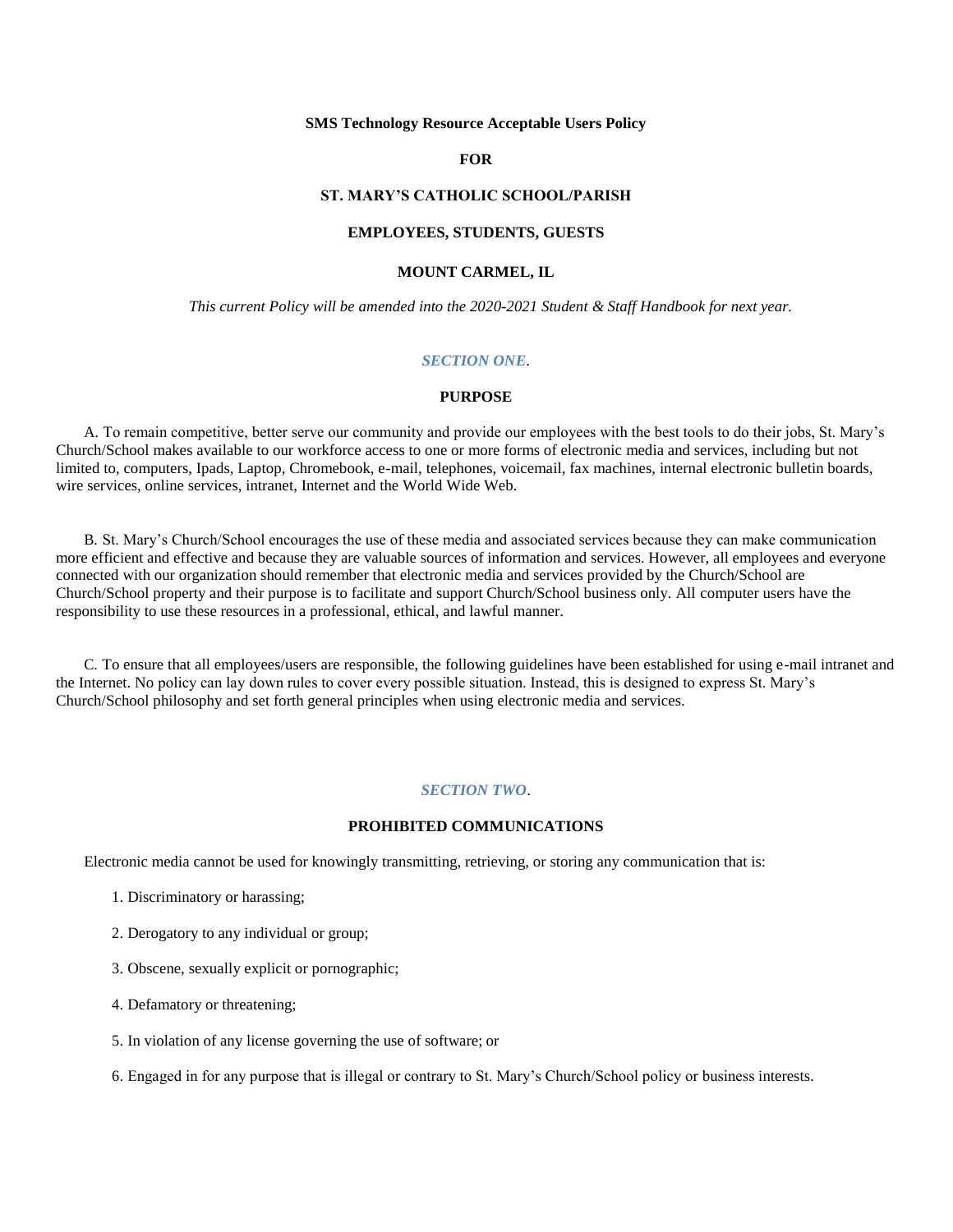7. Connection of personal computer/equipment to the employer's network must be authorized by one or all of the current acting Principal /Superintendent /IT Manager to insure limited exposure to threatening viruses/programs that could compromise the internal network infrastructure or media devices.

# *SECTION THREE.*

# **PERSONAL USE**

The computers, electronic media and services provided by St. Mary's Church/School are primarily for business use to assist employees/students in the performance of their jobs/classes. Limited, occasional, or incidental use of electronic media (sending or receiving) for personal, nonbusiness purposes is understandable and acceptable, and all such use should be done in a manner that does not negatively affect job performance or the systems' use for their business purposes. However, employees/students will be expected to demonstrate a sense of responsibility and will be held solely accountable if this privilege is abused.

# **PERSONAL EMAIL/DATA**

Note that a secure company email address has been issued to you for School/Church related communications only. This must be used for all public displayed response.

(PERSONAL EMAIL) Be aware that all personal email messages that are cached on local computers/equipment are considered to be St. Mary's Church/School property which is reviewable by authorized personnel.

(PERSONAL DATA) Images, Documents etc. are also not expected to be secure.

St. Mary's Church/School reserves the right to search/copy/archive/delete any illegal, offensive material left in cache, whether it was generated by a personal or business email account.

#### *SECTION FOUR.*

### **ACCESS TO EMPLOYEE COMMUNICATIONS**

A. Generally, electronic information created and/or communicated by an employee using e-mail, word processing, utility programs, spreadsheets, voicemail, telephones, internet and similar electronic media is not generally reviewed by St. Mary's School, St. Mary's Church or the Diocese's staff. However, the following conditions should be noted:

B. St. Mary's Church/School will and does routinely gather logs for most electronic activities and/or monitors network communications. Any intellectual information that resides on or is linked to the Church/School's media equipment becomesthe property of the employer and is subject to any and all review.

C. St. Mary's Church/School reserves the right, at its discretion, to review any employee's electronic files and messages to the extent necessary to ensure electronic media and services are being used in compliance with the law, this policy and other company policies.

D. Employees should not assume electronic communications are completely private within the Church/School infrastructure (network). Accordingly, if they have personal sensitive information to transmit, they should use other means. Also if they have personal electronic devices attached to the Church's/School's network it is not the Church's/School's responsibility to protect any form of data on said device.

# *SECTION FIVE.*

#### **SOFTWARE**

To prevent computer viruses from being transmitted through the Church's/School's computer's/network system, intentional downloading of any unauthorized software is strictly prohibited. Only software registered through St. Mary's Church/School may be downloaded only after approval by the current acting Principal, Superintendent, or I.T. Manager.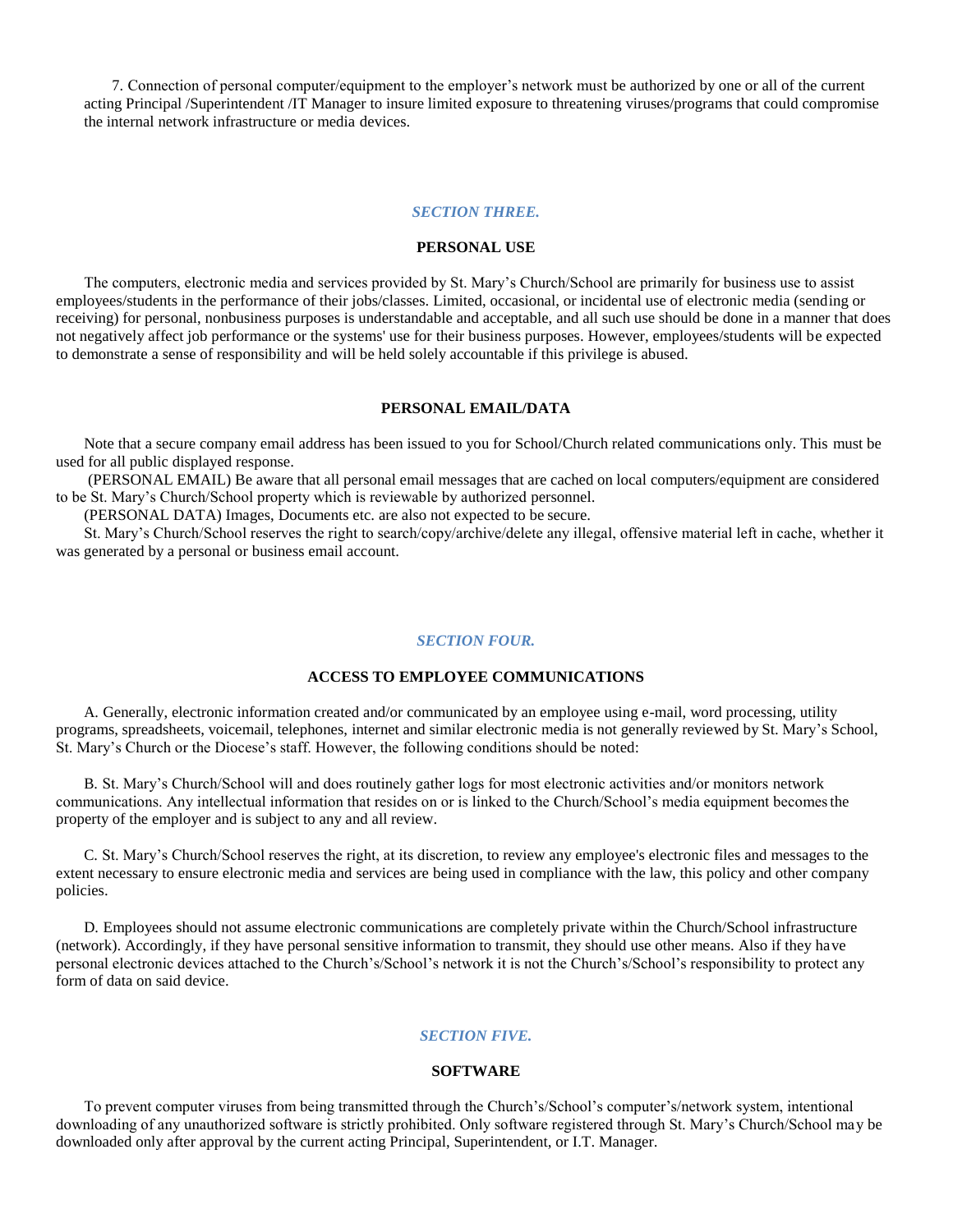### *SECTION SIX.*

#### **SECURITY/APPROPRIATE USE**

A. Employees/Students must respect the confidentiality of other individuals' electronic communications. Except in casesin which explicit authorization has been granted by the current acting Principal, Superintendent, or I.T. Manager, employees are prohibited from engaging in, or attempting to engage in:

- 1. Monitoring or intercepting the files or electronic communications of other employees or third parties;
- 2. Hacking or obtaining access to systems or accounts they are not authorized to use;
- 3. Using other people's log-ins or passwords; and
- 4. Breaching, testing, or monitoring computer or network security measures.

B. No e-mail or other electronic communications can be sent that attempt to hide the identity of the sender or represent the sender as someone else.

C. Electronic media and services should not be used in a manner that is likely to cause network congestion or significantly hamper the ability of other people to access and use the system.

D. Anyone obtaining electronic assess of other companies' or individuals' materials must respect all copyrights and cannot copy, retrieve, modify or forward materials except as permitted by the copyrighted author.

ie. Copy/paste/scan any or all information of emails, memos or documents of school/church without permission of owner.

### *SECTION SEVEN.*

# **ENCRYPTION**

Employees only can use encryption software supplied to them by St. Mary's School/Church if available. Employees who use encryption on files stored on a company computer must provide their supervisor with a sealed hard copy record (to be retained in a secure location) of all of the passwords and/or encryption keys necessary to access the files.

### *SECTION EIGHT*.

### **PARTICIPATION IN ONLINE FORUMS**

A. Employees/Students should remember that any messages or information sent on company-provided facilities to one ormore individuals via an electronic network—for example, Internet mailing lists, bulletin boards, and online services—are statements identifiable and attributable to St. Mary's School/Church.

B. St. Mary's School/Church recognizes that participation in some forums might be important to the performance of an employee's job. For instance, an employee might find an answer, advise or information to a particular situational by consulting members of a news group or groups devoted to the area of that particular subject.

# *SECTION NINE.*

### **VIOLATIONS**

Any employee/student who abuses the privilege of their access to e-mail or the Internet in violation of this policy will be subject to corrective action, including possible termination of employment, legal action, and criminal liability.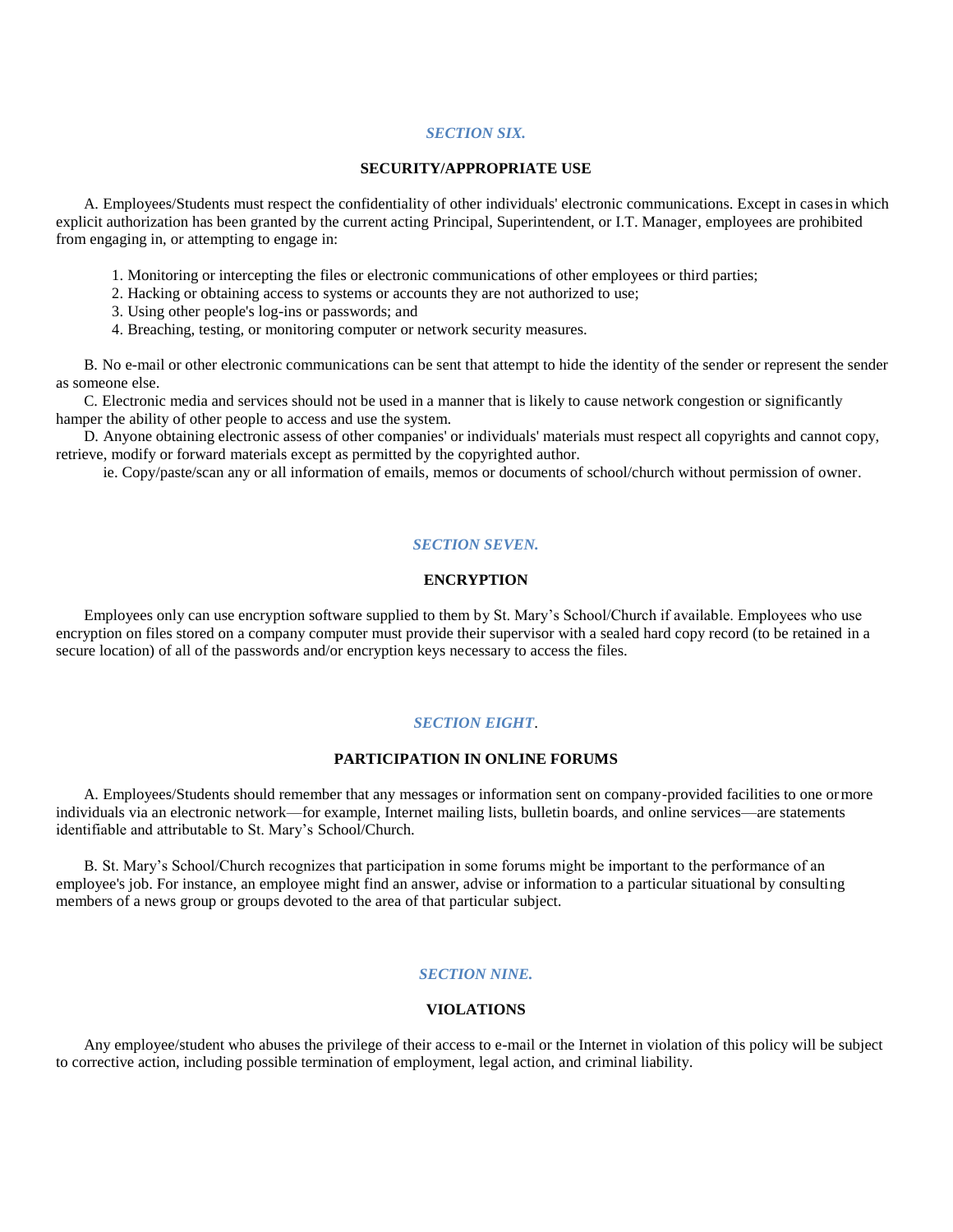# *SECTION TEN*

# **St. Mary's Catholic School GAFE Agreement**

St. Mary's Catholic School is implementing Google Apps for Education (GAFE) for students in both the middle and some lower grades.

**Google Apps** is a collection of free online applications. These applications do not reside on the computer itself, but rather they are accessed through a web browser. This is considered working "in the cloud." The benefit of this structure allows flexibility in accessing documents and projects from ANY computer with Internet access. Staff and students can access their school documents from any internet connected device.

**Google Apps for Education (GAFE)** is a special setup of the popular Google Apps, tailored specifically for educational institutions. For example, accounts are managed by the school (and not by Google) and all advertisements are turned off. This service is available through an agreement with Google and St. Mary's Catholic Schools IT Dept.. GAFE runs on an Internet domain purchased and owned by the school and is intended for educational use. Each student will be issued a smsrockets.net email address which is owned and maintained by St. Mary's IT Dept. and will serve as their login to GAFE.

The Google agreement with St. Mary's Catholic School provides access to Google applications and storage. While Google hosts these services off-site, St. Mary's Catholic School maintains the ability to manage users, groups and settings, much like other locally hosted systems. Students have no expectation of privacy in their use as school administrators have the right and ability to monitor user accounts for policy and security enforcement. This means that St. Mary's Catholic School can grant and revoke user access and control other settings to ensure a safe and secure collaboration environment for students and teachers.

St. Mary's Catholic School students will have access to the core suite of Google Apps which include Gmail, Calendar, Contacts, Drive & Docs, Sites.

All middle school students and their parents are required to agree and adhere to the following:

- Agree [t](http://www.google.com/a/help/intl/en/users/terms.html)o Google's GAFE terms of service found at [https://gsuite.google.com/terms/education\\_terms.](https://gsuite.google.com/terms/education_terms.html) [html](https://gsuite.google.com/terms/education_terms.html)
- All school communication will use this new email account. Students are expected to check their email daily.
- Student GAFE accounts are to be used for educational purposes related to St. Mary's Catholic School and may not use them for:
	- Unlawful activities
	- Commercial purposes (running a business or trying to make money)
	- Personal financial gain (running a web site to sell things)
	- Inappropriate sexual or other offensive content
	- Threating another person
	- Misrepresentation of St. Mary's Catholic School's staff or students. Apps, sites, email, and groups are not public forums. They are extensions of classroom spaces where student free speech rights may be limited.
- Agree to St. Mary's Catholic School's Acceptable Use Policy (AUP) found [https://www.smsrockets.org/technology](https://www.smsrockets.org/technology-policy)[policy](https://www.smsrockets.org/technology-policy)
- School technology staff have access to student GAFE accounts for monitoring purposes. Students have no expectation of privacy on the Apps system.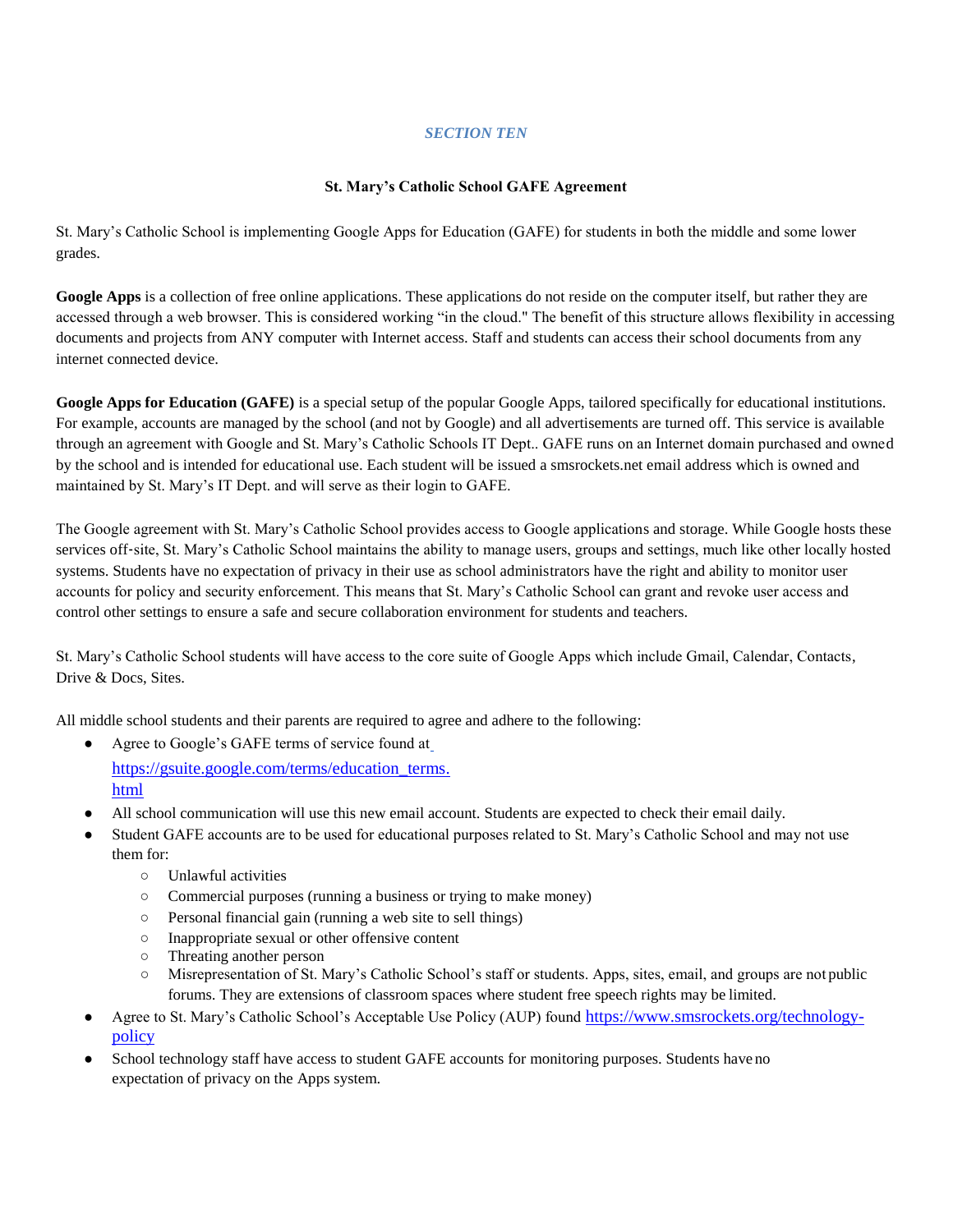- Agree, but not limited to the following safety standards:
	- Students may not post personal contact information about themselves or other people. That includes last names, addresses and phone numbers.
	- Students agree not to meet with someone they have met online without their parent's approval and participation.
	- Students will tell their teacher or other school employee about any message they receive thatis inappropriate or makes them feel uncomfortable.
	- Students are responsible for the use of their individual accounts and should take all reasonable precautions to prevent others from being able to use their account. **Under no conditions should a user provide his or her password to another person.**
- Access to Google Apps for Education is considered a privilege accorded at the discretion of the school. St. Mary's Catholic School staff employees or IT Dept. maintains the right to immediately withdraw the access and use of Apps when there is reason to believe that violations of law or school policies have occurred.

# **Children's Online Privacy Protection Act (COPPA)**

In order to meet its educational goals, St. Mary's Catholic School may utilize third party websites and online services, such as Google Apps, Prezi, Animoto, Overdrive, etc. for its students. Such services are used to assist with education specific needs both inside and outside of the classroom. Many of these services have education specific versions that enable teacher control/monitoring. The school, when possible and appropriate, will utilize the education specific versions and also restrict the use of the services and access to posted material to the classroom which your student is involved in.

Under COPPA, verifiable parental consent is required for students under the age of thirteen (13) if accounts containing personal information are created for them on third party websites or online services.

*At most*, St. Mary's Catholic School enters only the following information about students when creating accounts in these services:

- First Name
- **Last Name**
- Student ID
- **Email Address**

St. Mary's Catholic School utilizes this information, as opposed to randomly generated usernames, etc, to provide consistency for students and to leverage educational services. By doing this students can use the same username and password for ALL school technology resources and services regardless of whether they are local or hosted offsite. In some cases less information is entered, dependent on the need.

In order to ensure we meet the requirement of COPPA, St. Mary's Catholic School requires verifiable parental consent to create accounts for ALL middle school students.

To learn more about COPPA visit [https://www.ftc.gov/tips-advice/business-center/guidance/complying-coppa-frequently-asked](http://www.ftc.gov/privacy/coppafaqs.shtm)[questions.](http://www.ftc.gov/privacy/coppafaqs.shtm)

Parents must agree to the terms and conditions in this document, to permit their child to use Google Apps for Education and any online services deemed appropriate by the school by signing the SMS Technology Resource Acceptable Users Policy Agreement Form (Attached) or found at [https://www.smsrockets.org/technology-policy.](http://www.smsrockets.net/wp/pdf/aup)

Middle school students also must agree to the terms and conditions of this document by signing the SMS Technology Resource Acceptable Users Policy Agreement Form (Attached) or found at [https://www.smsrockets.org/technology-policy.](http://www.smsrockets.net/wp/pdf/aup)